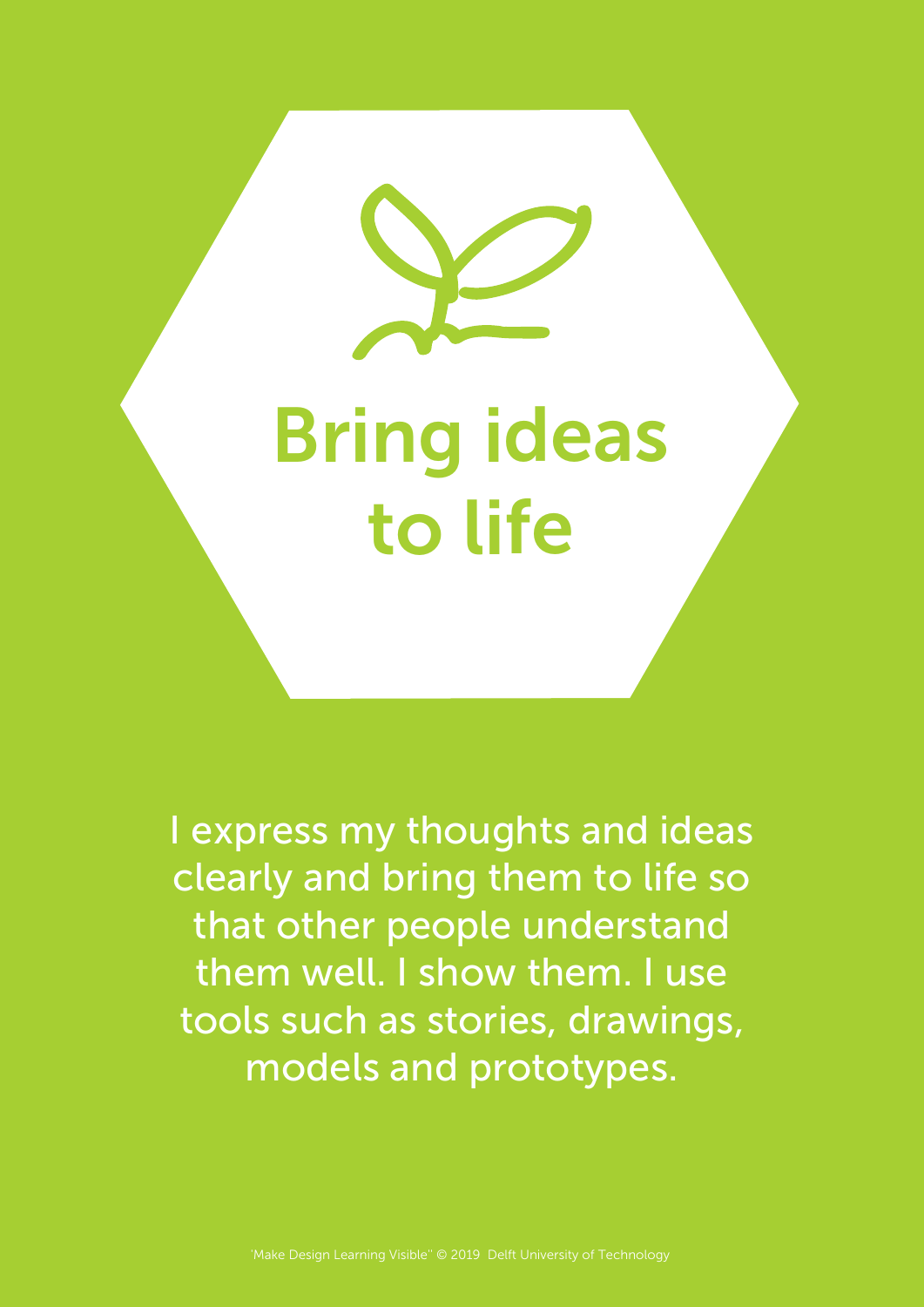

#### EXPRESS

I make my ideas and thoughts visible for myself and others.

#### DEVELOP

I make ideas as concrete as necessary in order to share them and make decisions.

#### **MODEL**

I use various ways to show my ideas and thoughts. I use stories, drawings and prototypes. I learn how to improve these skills.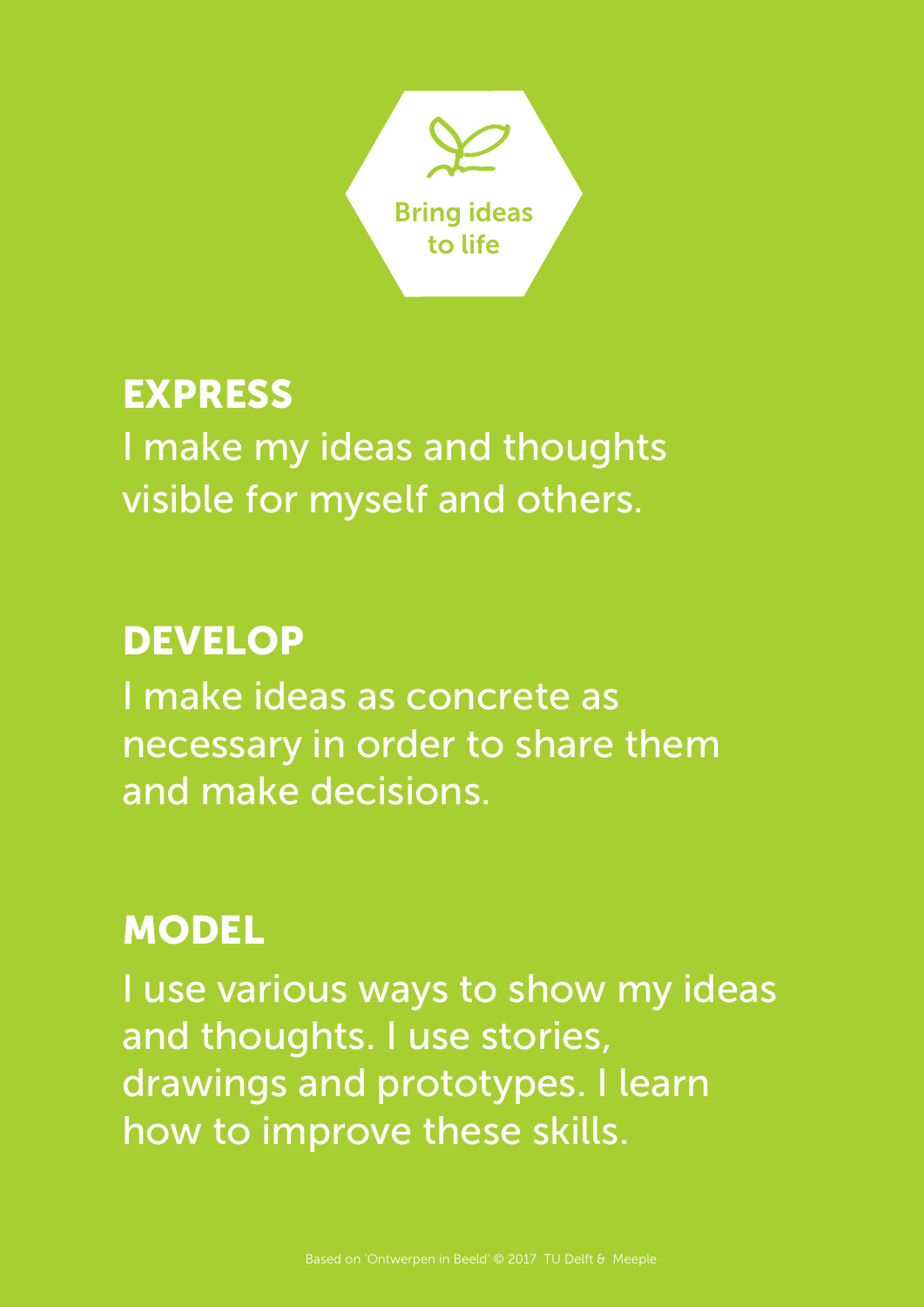Think in all directions

I come up with many, diverse and original ideas. I combine, make links and imagine. I seek inspiration in unusual places and look at problems from different points of view. I do not say "that's not possible".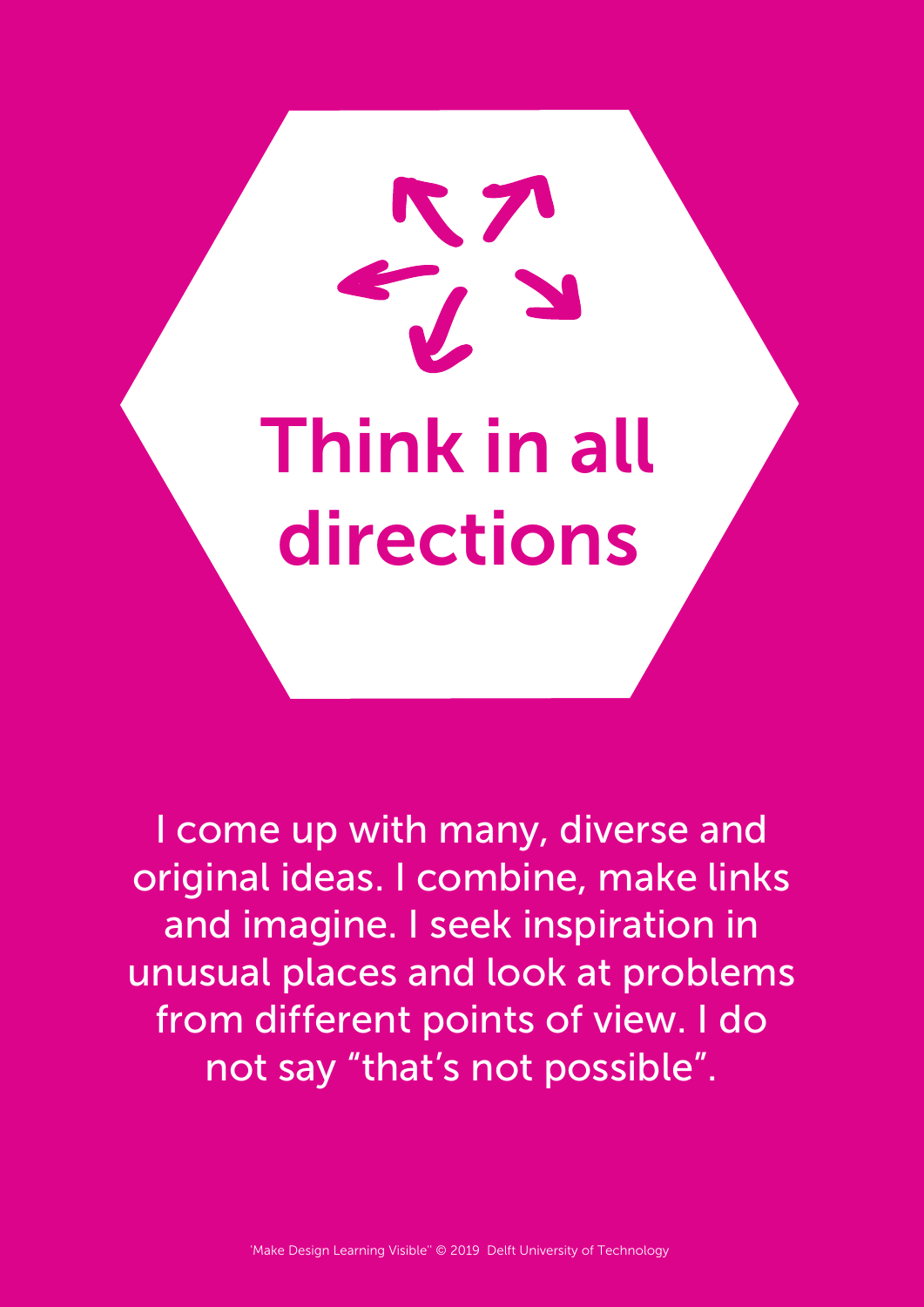

#### MANY

I come up with as many ideas and solutions as possible.

# DIVERSE

I think from different viewpoints and try out various directions.

# NEW COMBINATIONS

I make links between ideas. I create new and unusual combinations.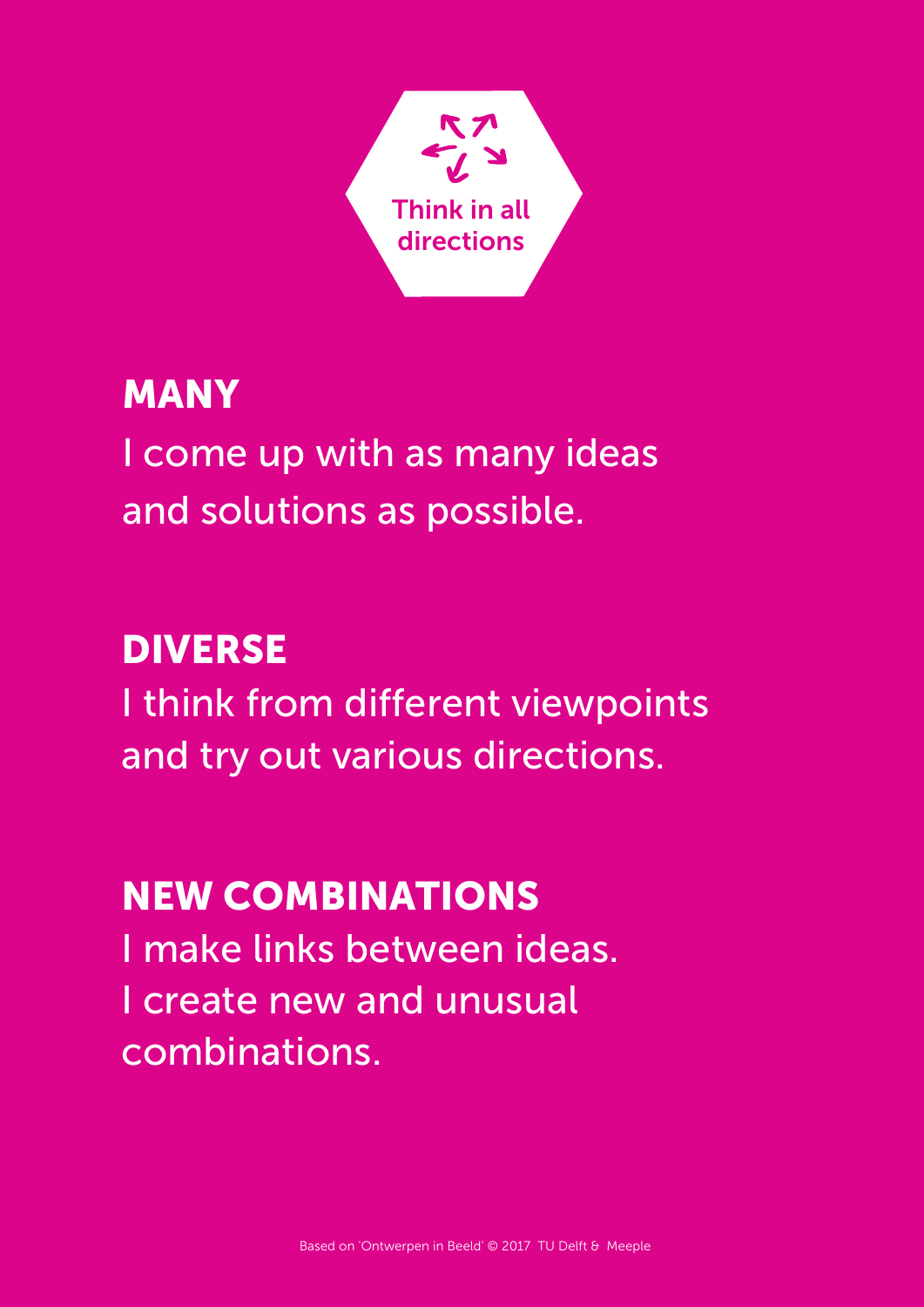# Develop empathy

I share understanding and feelings with the users who are experiencing the problem. I find out about the users and focus on the user's wishes and needs.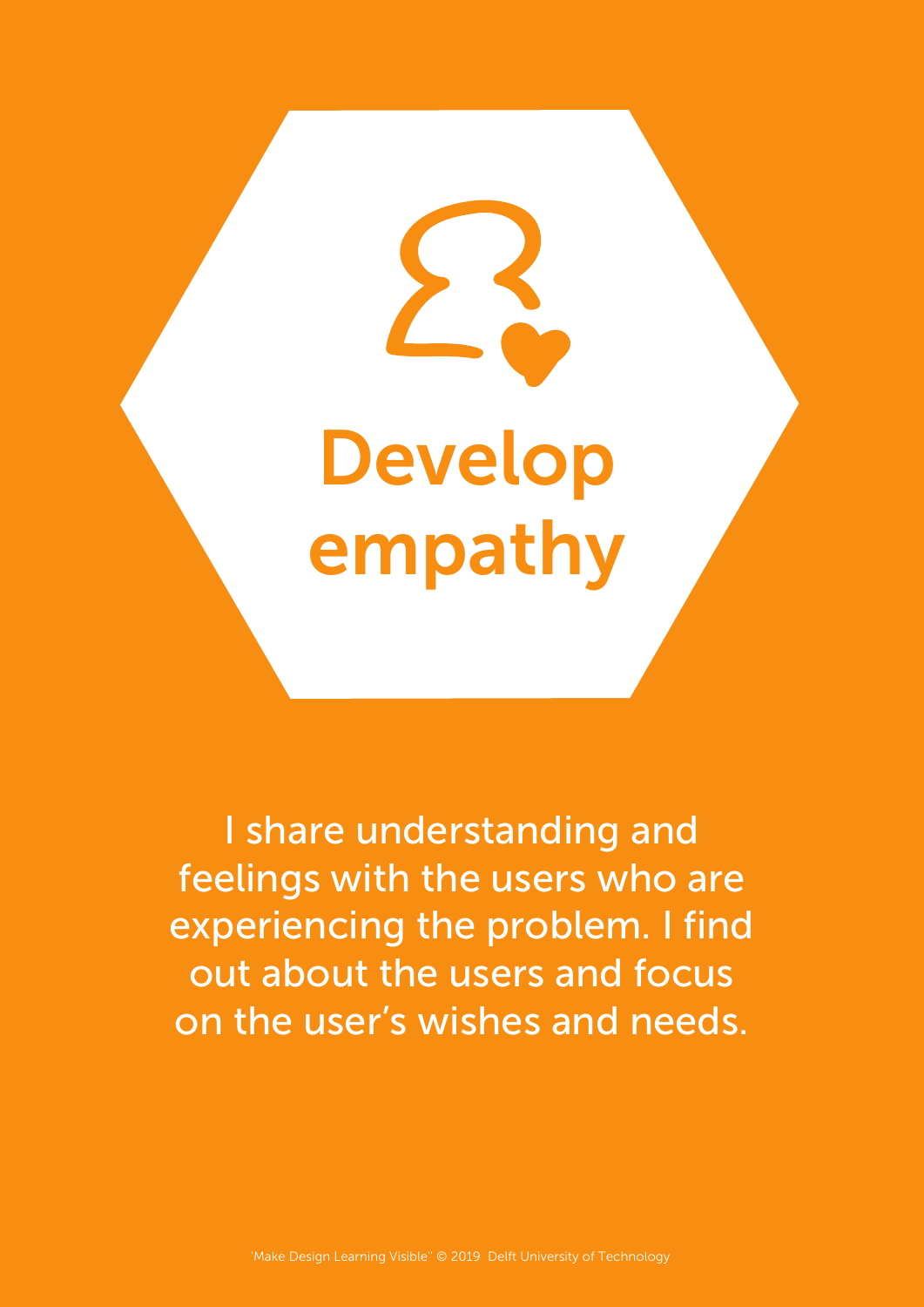

#### EXPERIENCE

I identify with the problem, trying to imagine what it is like to experience this problem.

# TARGET GROUP

I research the user and the context of the problem. I talk to users.

# **ACTIVE**

I involve users and other people affected by the solution in my design process and actively seek input and feedback.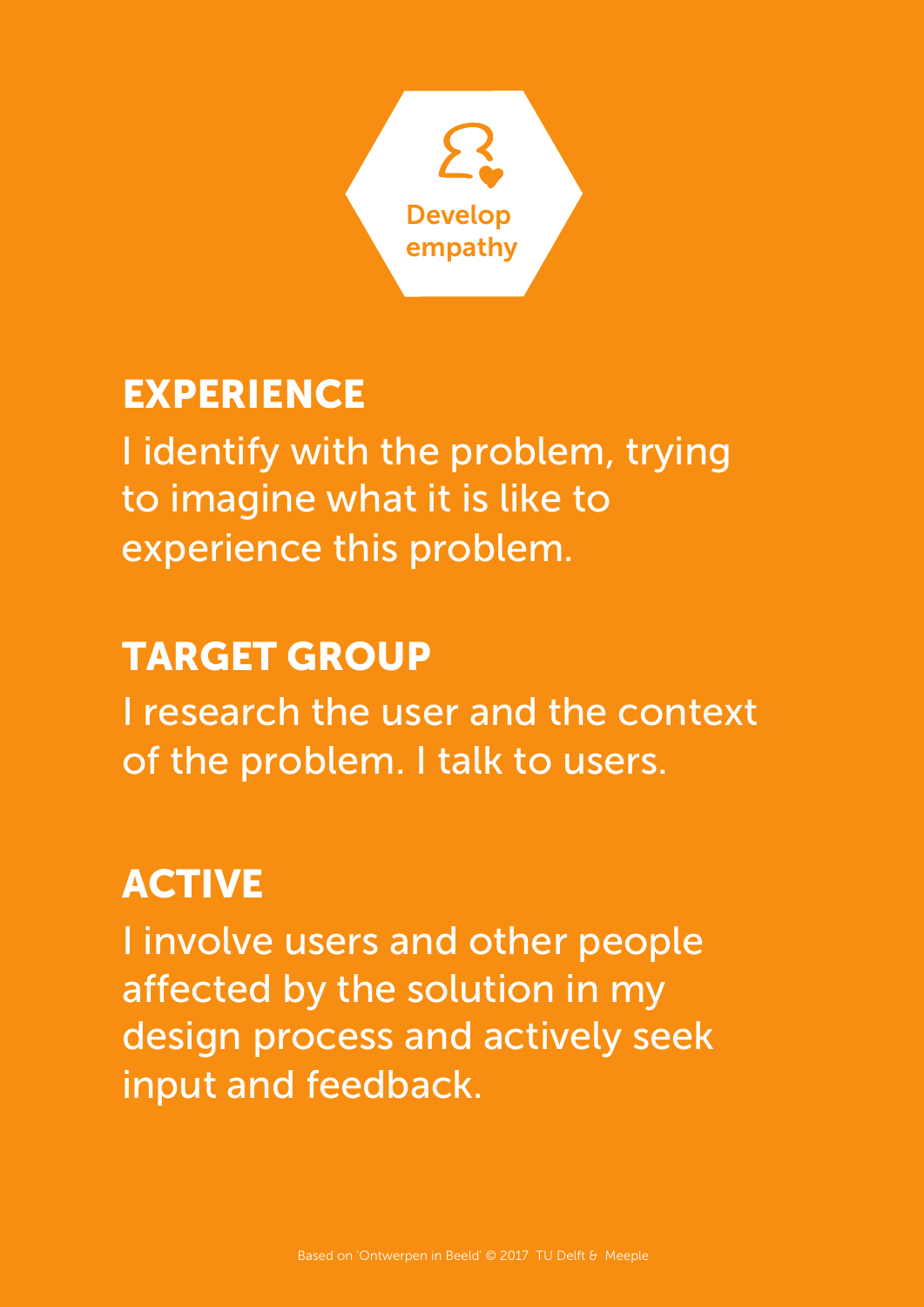# Decide on your direction

I organise my ideas and thoughts to create a picture of my whole project. I form an opinion about the most important parts of the design problem and the possible solutions. I determine my own plan of action.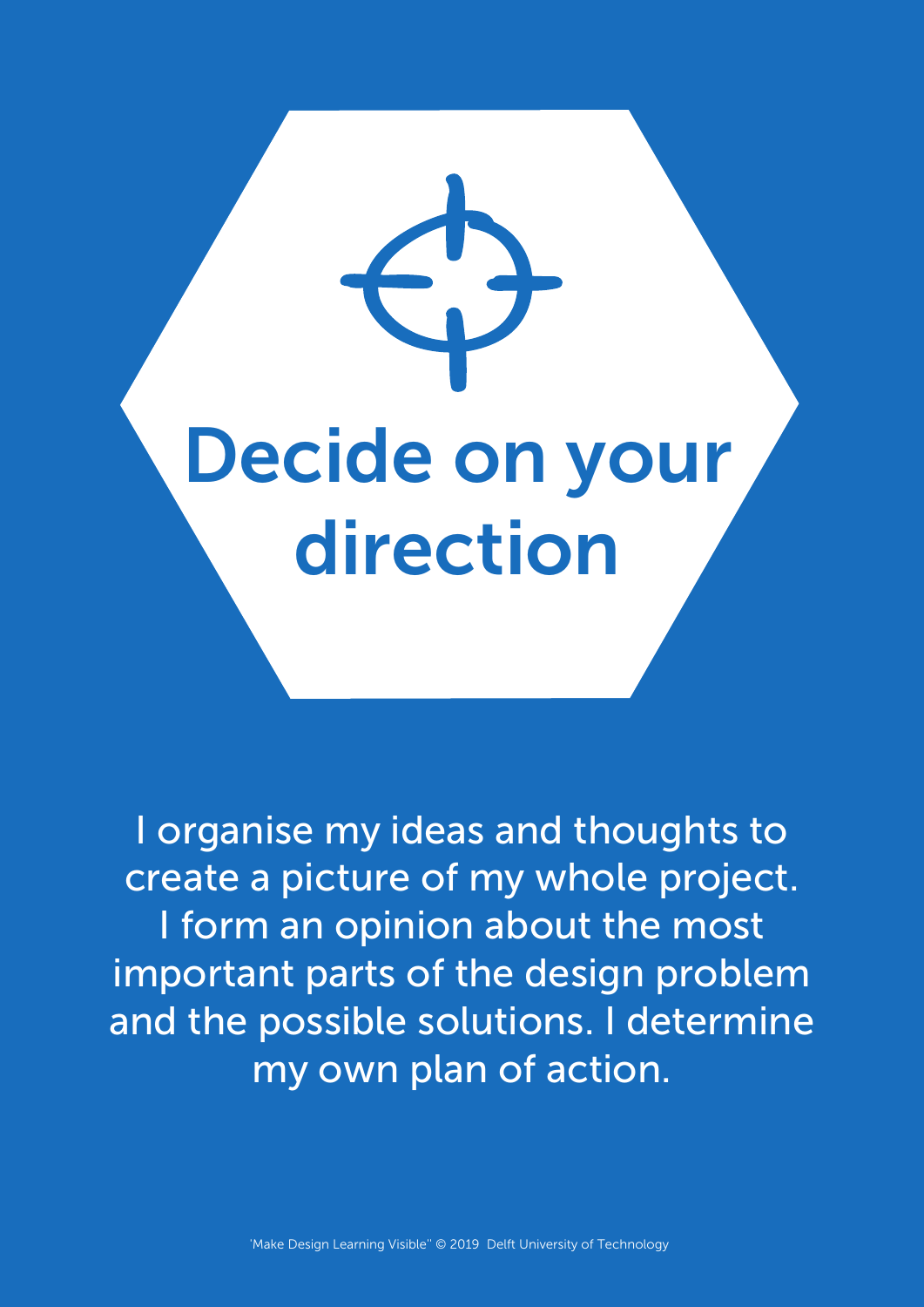

#### VALIDATE

I form my own opinions and use my opinion to take decisions in my design project.

#### **OVERVIEW**

I organise all the generated ideas and information collected to make it clear for myself and for other people and use this overview to make decisions.

#### **FOCUS**

I see what's most important. This helps me define my plan of action.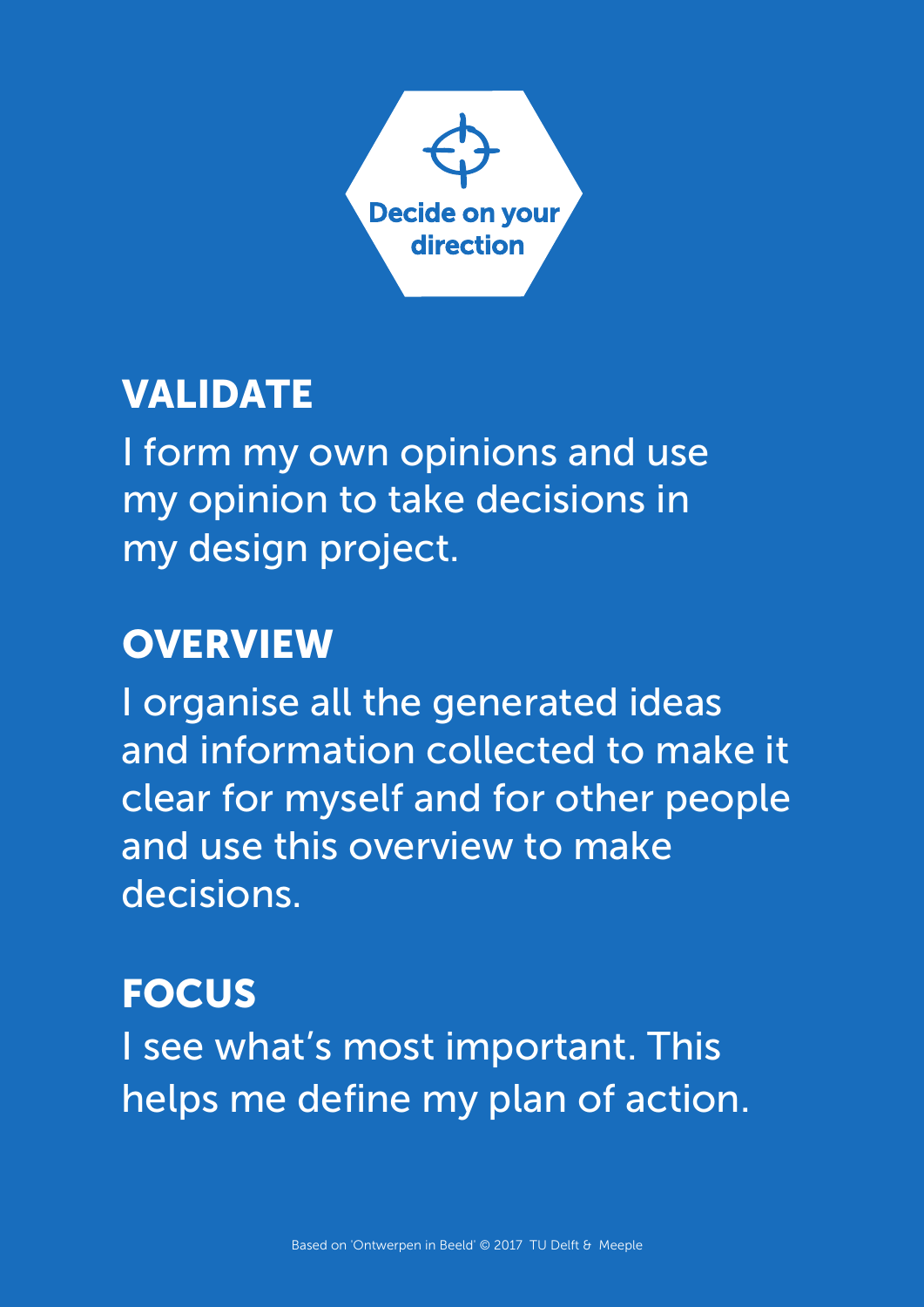

I show my ideas and I am positive about ideas from other people. I cooperate with class mates and with people who are involved in the problem (stakeholders). Together we can make ideas better.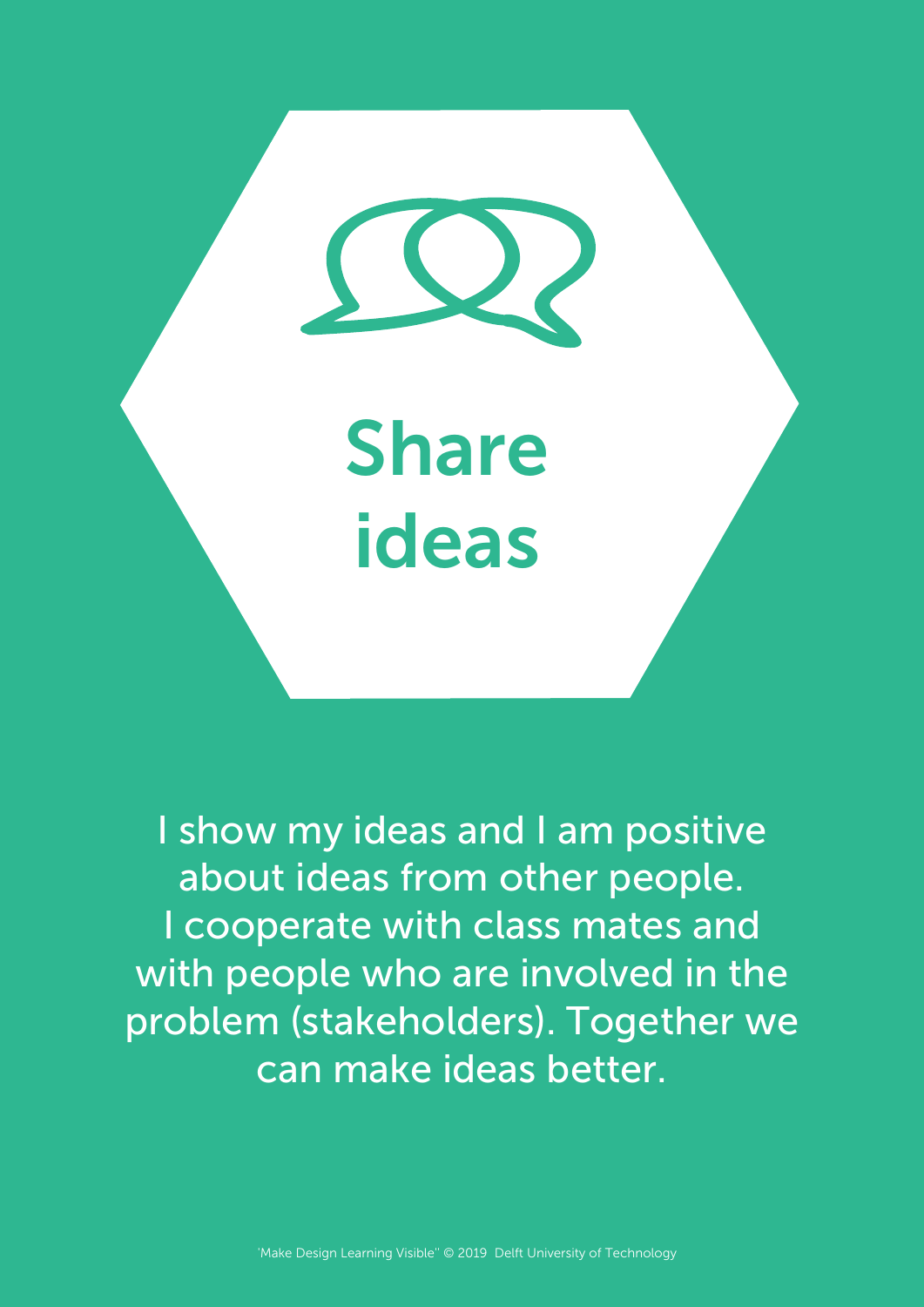

#### LETTING GO

I show and clarify my ideas. Other people may use them. I am able to let go of my ideas if necessary.

#### TOGETHER

I am positive about ideas from other people. I can build upon the work of other people. Together we can make ideas better.

#### **OUTWARD**

I ask for ideas and support from various people. I make others enthusiastic about an idea.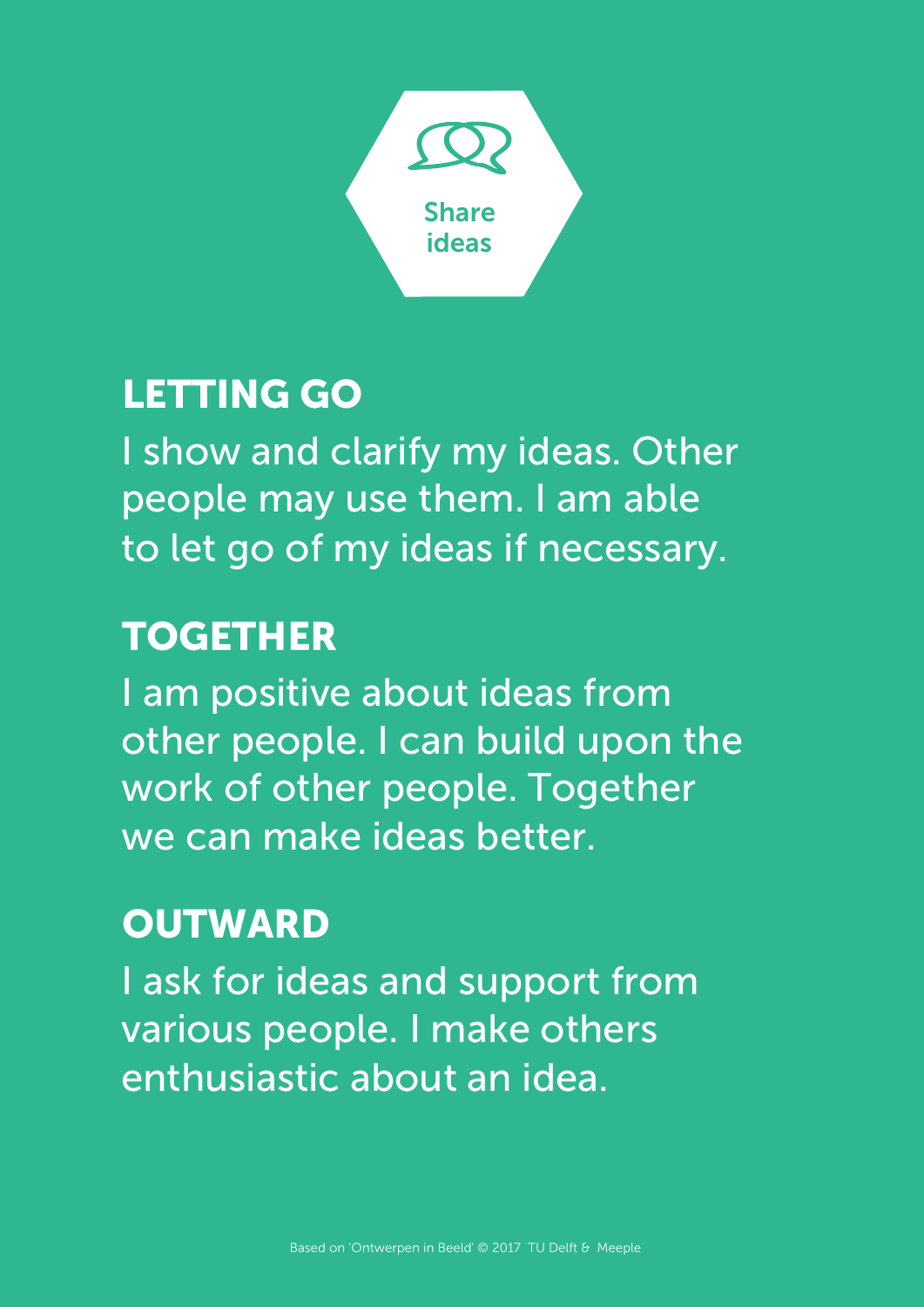

I try out my ideas and solutions as soon as possible. I try to focus on what's NOT working yet, to learn from. I use this to improve my ideas.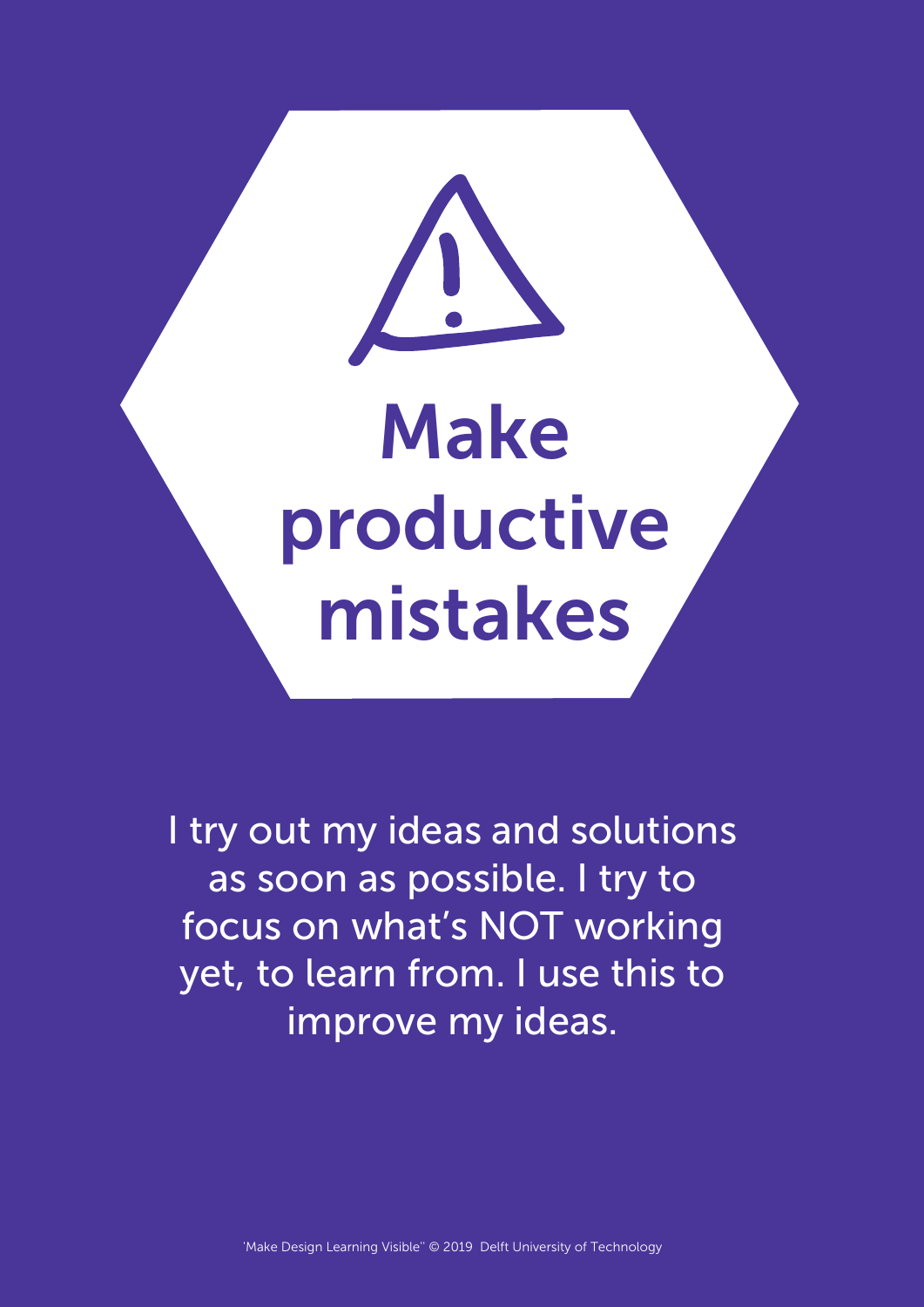

# TRY OUT

I try out as many things as quickly as possible. I deliberately look for mistakes and things that don't work yet.

# LEARN FROM MISTAKES

I recognise what's not working yet and I discover why. I'm using this to improve my ideas.

#### DEAL WITH FRUSTRATION

I learn to deal with uncertainty and frustration. I persist, I don't give up.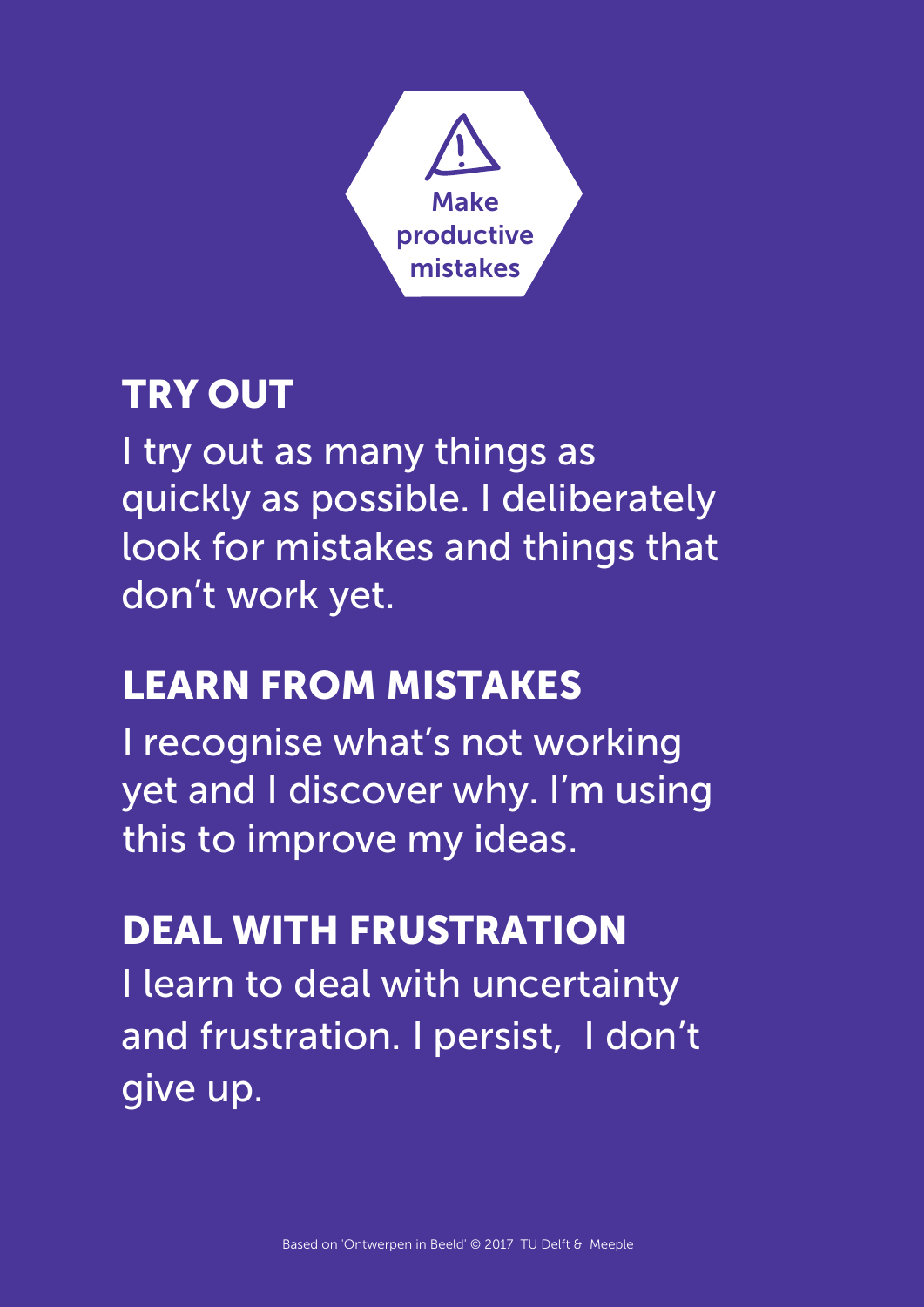

I switch between different ways of thinking within design processes. I generate lots of ideas and choose from them. I have my own opinion and I collaborate with others. I focus on details without losing sight of my whole project.